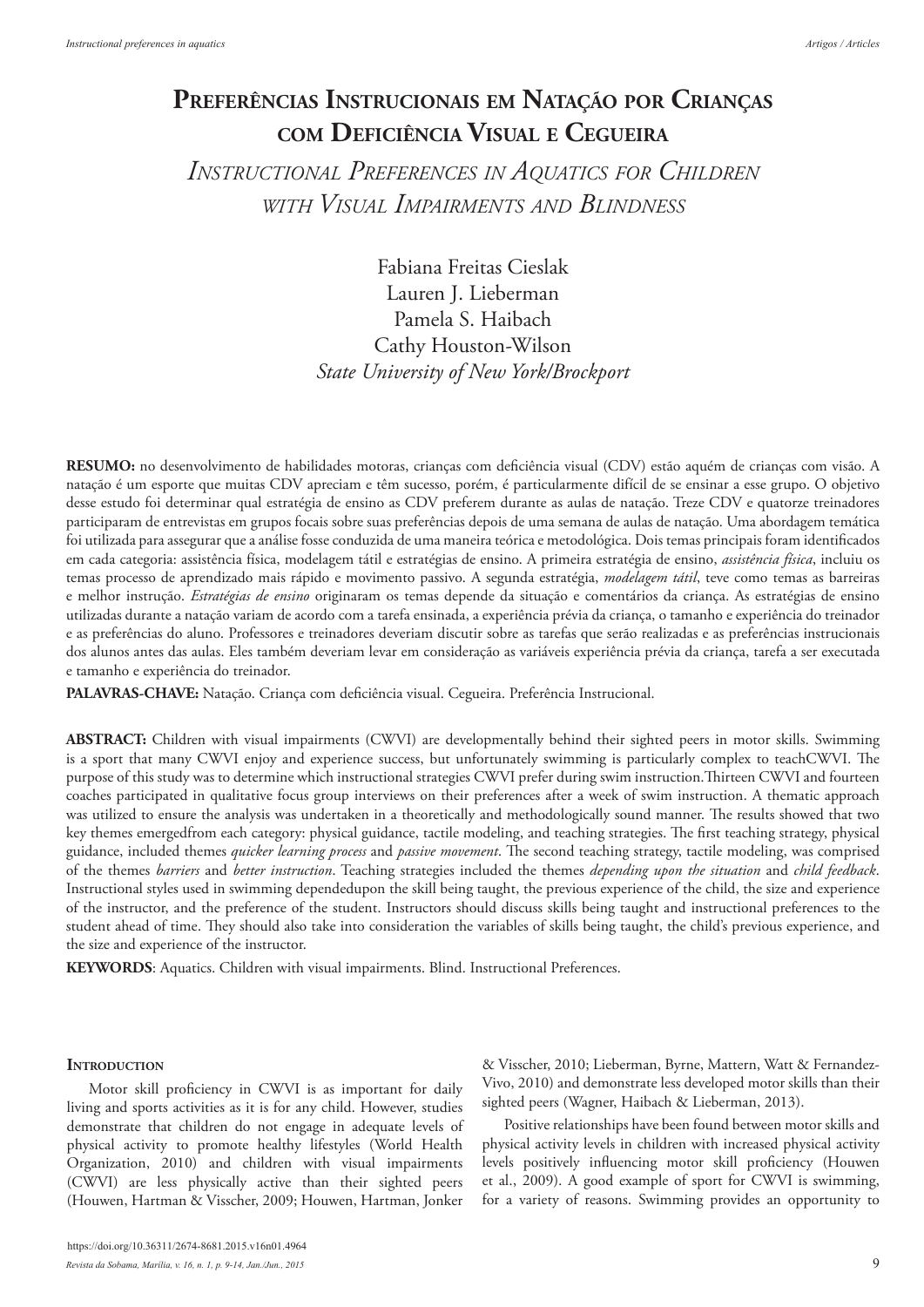improve motor performance and physical fitness while increasing group interaction, self-determination, mobility, independence, and experiencing success (Lepore, Gayle & Stevens, 2007).

Instruction in swimming must be very carefully planned due to potential discomfort. A variety of instructional strategies can be used when teaching students with visual impairments, such as demonstration, verbal instruction, and tactile teaching (Lieberman & Cowart, 2011; Lieberman & Haibach, 2012; O'Connell, Lieberman& Petersen,2006). Tactile modeling is an instructional strategy in which an instructor, paraeducator or a peer executes a skill, and the child who is blind feels their body go through the motion. This tactile inspection is an active form of learning enabling the child to feel the demonstration and acquire the necessary information to execute the skill him or herself. Physical guidance is a more passive learning style where the instructor, the paraeducator or a peer moves the child through the desired movement skills ranging from full physical assistance to a tap of the knee, elbow or hand.

For effective learning, teachers have to carefully choose which method to use depending on the student's learning preference and the motor skill(s) being taught (Downing & Chen, 2011; Lepore, Gayle & Stevens, 2007). Therefore, the purpose of this study was to determine the themes within the instructional strategies CWVI preferred during swimming classes.

# **METHODS**

CWVI and their instructors were interviewed about their experiences with swim instruction.A used phenomenological method, qualitative approach that was descriptive, reflective, and interpretive in nature, and that, wasused to describe underlying feelings toward each instructional technique (Creswell, 2006).

# **Participants**

The participants were recruited from aresidential summer sports camp held in the northeastern United States. An invitation letter was given to 21 children who attended the camp and their families. Inclusion into the study required the participants to be between nine and 14 years of age with a visual impairment significant enough to warrant tactile instruction in swimming. Parents and the participants signed informed consent forms.Thirteen children (four girls and nine boys) participated in four swimming classes with each class lasting one hour. Children were divided intothree groups according to their swimming levels thatwere previously assessed. Participants were assessed with the Red Cross swimming assessment which resulted in six children being classified in the beginner level, six in the intermediate level, and one in the advanced level. According to the International Statistical Classification of Diseases (Dandona & Dandona, 2006), nine campers had blindness to limited light perception, the inability to recognize the shape of a hand at any distance or in any direction, or less than five degrees of vision (B1 level of vision according to International Paralympic Committee (2011)). Four campers had Low vision (B2 level of vision)whichis described as a range from ability to recognize the shape of a hand up to visual acuity of 20/600.Children's demographical data can be found in Table 1.

| Table 1 - Children' demographic data. |  |
|---------------------------------------|--|
|---------------------------------------|--|

| Gender | Age | Level<br>of VI | Congenital<br>Impairment | Progressive<br>Yes or No | Swimming<br><b>Skill Level</b> | Teaching<br>Preference |
|--------|-----|----------------|--------------------------|--------------------------|--------------------------------|------------------------|
| Male   | 9   | B2             | Yes                      | Yes                      | Beginner                       | PG                     |
| Male   | 9   | B1             | Yes                      | No                       | Intermediate                   | Both                   |
| Male   | 10  | B2             | No                       | No                       | Intermediate                   | PG                     |
| Male   | 10  | B1             | Yes                      | No                       | Beginner                       | <b>TM</b>              |
| Female | 10  | B1             | Yes                      | No                       | Beginner                       | <b>TM</b>              |
| Female | 10  | B1             | <b>Yes</b>               | No                       | Beginner                       | PG                     |
| Male   | 12  | B1             | Yes                      | No                       | Advanced                       | Verbal                 |
| Male   | 12  | B2             | Yes                      | No                       | Intermediate                   | PG                     |
| Female | 12. | B <sub>1</sub> | Yes                      | No                       | Beginner                       | <b>TM</b>              |
| Male   | 12  | B1             | Yes                      | No                       | Intermediate                   | PG                     |
| Female | 13  | B1             | Yes                      | No                       | Beginner                       | <b>TM</b>              |
| Male   | 13  | B2             | Yes                      | No                       | Intermediate                   | Both                   |
| Male   | 14  | B1             | Yes                      | No                       | Intermediate                   | PG                     |

VI = Visual impairments

Fourteen swim instructors participated and confirmed their interest by completing informed consent forms. There were 14 instructors for 13 children because one athlete needed two instructors during camp. Instructors ranged in age from 16 to 35 years (nine female and five male). Each instructor participated in the camp orientation for a day and  $\frac{1}{2}$  that reviewed specific instructional techniques for children who are blind among many other instructional topics.

## **Data collection**

A phenomenological qualitative research design was used to answer the research questions of interest. Data collection included personal data sheets, semi-structured focus group interviews with the children and instructors,i nterview notes, observations in swimming classes by the researcher, and field notes.Pseudonyms were used for each child in the study.

The focus group questions were reviewed by a panel of experts composed of three professionals in the field of adapted physical education. Open-ended and experiential questions were used to increase the breadth of responses, such as: "How did your coach teach you – physical guidance, or tactile modeling?"; "Did your coach let you choose?"; "Which instructional style was your favorite and why?"; and"Which instructional style helped you to learn the most?" The semi-structured focus group with children was divided into two groups being sensitive to ages: a) six children ages nine and 10 years, and b)seven children ages 12 and 13 years. Two other focus groups were conducted with instructors. Small groupings provided an ample opportunity for each participant to have input, enabling children and instructors to elaborate on ideas generated by others (Vaughn, Schumm & Sinagub, 1996). Each group met with a focus group moderator for 30-60 minutes and the focus group interviews were audio-taped.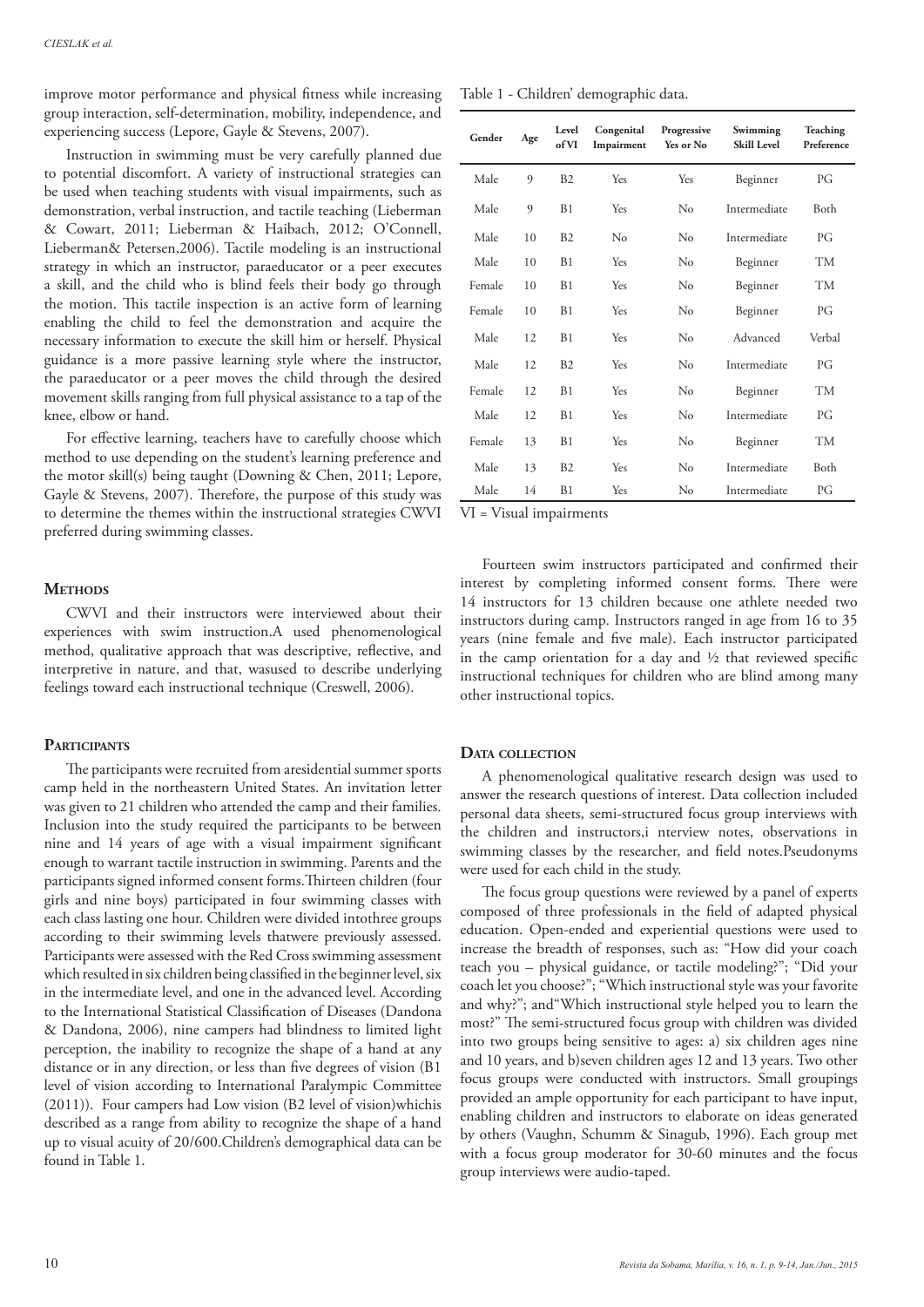# **Data analyses**

Transcriptions of focus group interviews were completed verbatim. Transcription responses were distributed to the research team members, who individually coded the data. Each member reviewed all of the material in an uninterrupted period to gain a sense of the totality of the data (Taylor & Bogdan, 1998). Braun and Clarke's (2006) guidance on carrying out the thematic analyses was utilized as it ensured analysis was undertaken in a theoretically and methodologically sound manner. Thus, initial codes were generated and quotes of interest were highlighted in the transcripts. After initial coding, research team members met to review emerging codes, discuss variations of codes, and review emerging themes.It was decided that there were two distinct themes within physical guidance, tactile modeling, and teaching strategies.

# **Reliability**

Frequent debriefing sessions amongst the researchers were conducted to discuss alternative approaches, draw attention to flaws in the proposed course of actions, provide a sounding board for the investigator to test his or her developing ideas and interpretations. This process also helped the researcher to recognize his or her own biases and preferences (Shenton, 2004).

# **Trustworthiness**

Four researchers reviewed the transcripts to determine themes and subthemes. This multiple perspective can support the trust worthiness of the data being analyzed. Frequent revisions were made during the analysis to account for the multiple perspectives and the final themes and subthemes were deemed most relevant to the research questions.

#### **Results**

The purpose of this study was to determine themes within each instructional strategy that children preferred during swimming classes. The strategy of physical guidance had themes of *a quicker learning process*, and *muscle memory*. The strategy of tactile modeling had themes of *barriers* and *better instruction.* The area of teaching strategies had the themes of *it depends on the situation* and *child feedback*.

#### **Instructional preferences**

In this study, the preferred instructional strategy forbeginner swimmers was tactile modeling (fourchildren) and physical guidance (four children) for intermediate swimmers. The only athlete that preferred verbal explanation in the group was in the advanced level. Given his experience and skill level, it was likely easier for him to understand and benefit from the verbal explanation.

The coaches' preferences were similar to children' preferences. The most preferred strategy was physical guidance with six coaches (42.9%), however, there were a variety of preferences by the other eight coaches. These results indicated the importance of being adaptable and knowing different strategies. If one strategy did not work as expected for a specific skill, coaches were able to teach the skill(s) or concept in a different way, enhancing the learning opportunities for the student.

The thematic analysis used for data analyses revealed two themes fora) physical guidance, b) tactile modeling, and c) teaching strategies. The sections below describe these findings with quotes from the participants and their instructors.

#### **Physical guidance**

Physical guidance was the instructional strategy preferred by the majority of coaches and children, preferred by six coaches (42.9%) and sixchildren (46.2%). The teaching strategy of physical guidance included thethemes *a quicker learning process* and *muscle memory*.

*A quicker learning process*: Physical guidance led to a quicker learning process during classes as stated by instructor Amy: "I definitely thought physical guidance was much better. Using tactile modeling, they can't remember as well as physical guidance. I found that physical guidance worked better just because he is moving."Coach Kelly supported it, "when I was physically guiding him, he was getting it all at once and he was engaged in it because he was doing it".

*Passive movement:* Physical guidance provides a passive manipulation of the learner. Some of the learners and coaches preferred this method asserting "When I was moving his body,he asked a lot less questions because he was doing it right away and he seemed to catch on faster".Although an effective strategy, it should be asserted that passive movements provide a decreased sensitivity over active movements (Brodie & Ross, 1985). When we move actively, there is a reference of correctness that is established between our movement and the intended movement, however,this does not occur in a passive movement. As such, it is important to intersperse physical guidance with attempts by the learner without physical guidance in order to establish these signals. The more the learner then practices the movement, the more engrained into muscle memory the movement will become for the learner.

# **Tactile modeling**

Tactile modeling was another teaching technique discussed during focus groups, preferred by two coaches (14.3%) and four children (30.8%). This instructional strategy required detailed planning on the part of the instructor and extra instructional time (Chen& Downing, 2006). Coach Erika commented, "With the tactile modeling, I did have to break it down,so it was a lot more work.We had to go over it in different ways, and I had to point out where to look."

Tactile modeling can provide effective instruction but there are barriers when using this instructional strategy to teach swimming. Themes were *barriers* and *better instruction*.

*Barriers:* A considerable number of barriers were revealed when using tactile modeling. One barrier described for coaches was the child's difficulty in understanding the whole movement. Coach Kelly noted, "It's hard to have them feel all of your body parts while you are doing it – when I was modeling it, I wouldn't think about what my feet were doing, so he wouldn't catch that". Coach Camilla agreed with her. "With the tactile modeling he never really understood where my arm was going".

Size differences between coaches and children were another issue while using tactile modeling. In this strategy, children can explore the model's body in a given movement, recognizing speed,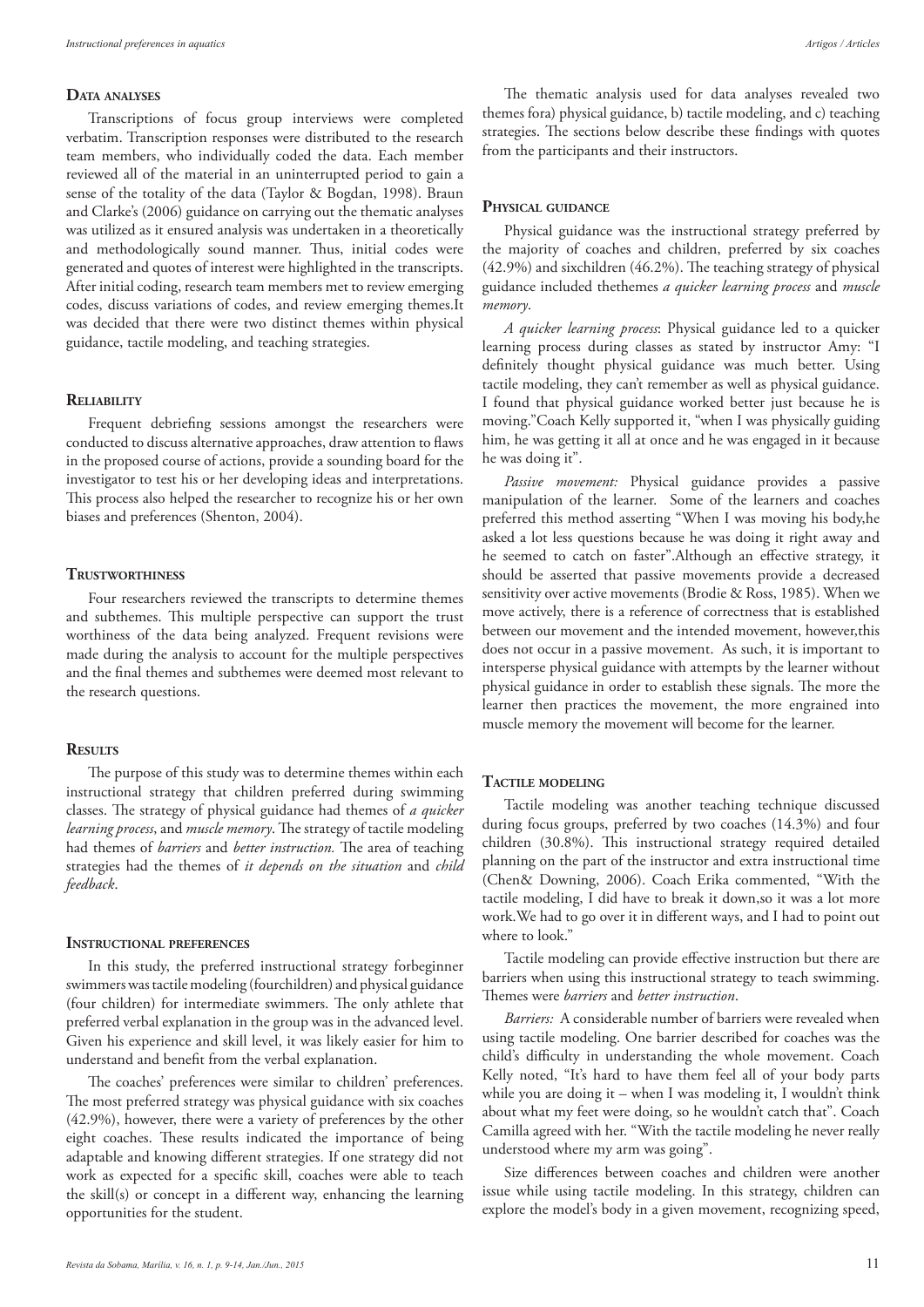direction, and precision (Lieberman & Haibach, 2012; Lieberman, 2011; O'Connell et al., 2006). However, if the model is bigger than the athlete, he or she may not see the connection between them, or not be able to reach distant body parts. Coach Amy and Coach Bobby agreed about size differences: "Tactile modeling didn't work as well because of the size of the child" and "I think a problem with the tactile modeling was our limbs were longer because our athlete is shorter than us". Other instructors found it difficult, because they could not communicate with the athlete while completing some of the skills, such as floating.

*Better instruction:* At the same timethat tactile modeling presented higher number of barriers, it encouraged more active learning where the locus of control was upon the student.

Coach Helen explained why she prefers tactile modeling:

"I put a kickboard under my stomach so I was able to float and she was able to feel me at the same time. And I moved and I had her feel the different parts, like here put your hand on my wrist. We are going to move that like that, now put your hand on my elbow, we are going to move that like that, okay now feel everything together. I felt more comfortable with her manipulating my body, instead of me manipulating hers where she felt vulnerable".

Coach Erika discussed a different point:

"I felt that tactile modeling was a lot more difficult to teach and it certainly required me to engage in the information I was teaching in a much greater depth, than I otherwise would have done but it felt like there was certainly more teaching and more learning from my point of view anyway".

Thus, while using tactile modeling, it was necessary to break down the skill in smaller parts, which required instructors to have more knowledge and familiarity with the skill being taught.

# **Teaching strategies**

The final area, teaching strategies, was a key discussion that arose in the interviews. Teaching strategies included the subthemes *it depends on the situation* and *child feedback*. Coaches used these subthemes during classes to decide what instructional style they used. Children also understood their role in the learning process and helped the coaches find the best way to proceed.

*It depends on the situation:* Teaching techniques are chosen depending on the situation was the first theme under teaching strategies. One example was the skill being taught. Instructor John varied the technique for each part of the stroke:

> "I told him to throw the elbow back and hit something, he liked that. Then I had him feel me, asked him if he felt the elbow going back and how it moved and the shoulder bone popping out. There were moments where that didn't click for other parts of the stroke. So I used physical guidance with those parts, because it seemed to click better when I would move him through it."

Athlete Nathan (B2) explained why it is important being adaptable and understanding during classes.

> "I would say that in general the best way to be taught for me would be all of them. Because it might not always seem clear when you do it verbally. People could use the same word but you could be thinking an entirely different thing than what your coach is trying to tell you. And it helps to go through the hands motion with them and if you still are having trouble, you could feel what they are doing."

The time of vision loss of the child is another situation that arose during the interviews. Coach Erika said "if they had any vision early in life, there are a lot of basic concepts that are just there from development that make huge difference in your ability to teach physical movement". Coach Helen exemplified this concept perfectly:

> "My athlete kept spreading her fingers apart and I worked on how you can get more soup if your hands are closed more like spoons than like forks. You wouldn't eat soup with a fork. She didn't know that there were holes that went all the way down the fork. She just thought that they were at the top and you could pick things up. So we had to go through that and then go through how you scoop your hands like a spoon to push the water. Something like that doesn't have anything to do with physical education. If she had vision earlier in her life, if she saw a spoon, if she saw a fork, she would have that understanding."

*Child feedback:* Child feedback was another topic discussed while choosing teaching styles.Athlete James (B1) stated that his coach let him choose "He said that whatever you will be more comfortable or will help you succeed by doing it". Thus, his feedback was an important part of the teaching/learning process.

Instructor Helen and Diana described how they got feedback from children. "When I tried to teach her something and I would grasp her, she would shrink and squirm back, and she wasn't comfortable with that" and "If I was putting him through physical guidance, I could tell if he did not like it or he literally just tells me to stop".Coach Camilla completed: "I could tell right off the bat with his facial expressions and his body language that he really was uncomfortable with one way. So I would switch it out for him".

Coaches and children' preferences may not be the same. Sometimes it is necessary finding creative and different ways to please both sides and still teach in an effective way. Coach Ester said:

> "Unfortunately with my athlete, physical guidance worked a lot better but his preference was tactile modeling. I would try to basically convince him into the physical guidance but there were some times that were difficult to try to win him in the tactile modeling that he liked."

# **Discussion**

According to Wagner, Haibach & Lieberman (2013), CWVI can perform gross motor skills as well as their peers with sight, but they just need to be given the opportunity and time. It is through a high variety of physical activity experiences that students' with visual impairments will learn and retain the necessary motor skills to be able to be physically active participants throughout their lifetime (Lieberman, Ponchillia & Ponchillia, 2013).The purpose of this study was to determine the themes within major instructional preferences for CWVI during swimming classes.

## **Physical Guidance**

The findings of this study showed that using physical guidance as an instructional strategy led to a quicker learning process.This supports the findings of O'Connell et al. (2006) who stated that the proprioceptive feedback from the tactile prompt will give the student the information needed to perform the skill correctly, increasing his or her understanding of it, and allowing the student to be aware of the correct form.Thus, physical guidance benefits the development of motor skills for CWVI.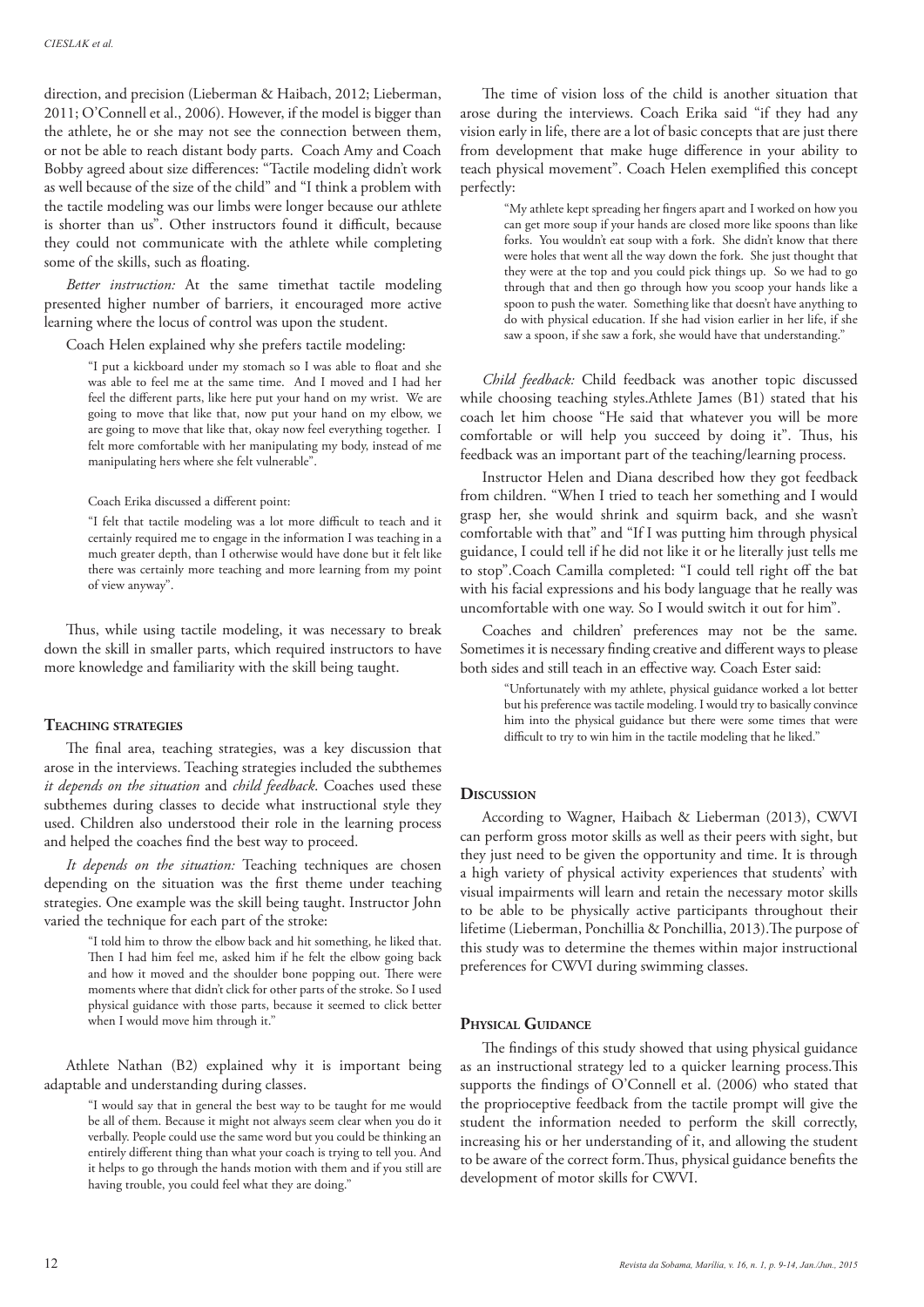Physical guidance has been shown to increase the success of CVIB in acquiring skills (O'Connell, 2000). This success is likely one of the reasons that physical guidance was the instructional strategy preferred for 46% of children and 43% of coaches.

On the other hand, when physical guidance is done too routinely and exclusively, it conditions the child with visual impairments to be passive, to wait for direction from the hands of another, and to avoid reaching out into the world for information and stimulation (Miles, 2003).Chen and Downing (2006) also cited another problem of using this strategy:

> "Teachers and instructors must be aware that it may result in reluctance and resistance of some children to be manipulated. Physical guidance should be used gently, respectfully, and cautiously, given that the child may not actively participate and has little control over the process" (p. 88).

#### **Tactile modeling**

Tactile modeling is the inspection by a student of a demonstrator or an object by touch that can help the student learn and understand a skill (Lieberman & Cowart, 2011). This strategy presented more barriers for children and coaches. Some barriers were the difficulty of understanding the movement as a whole including arms, legs, head, and smaller parts such as finger position; size differences between coaches and children; and the challenges of holding a child above water while swimming as well as answering questions while submerged.

Although there are many barriers, tactile modeling increases the engagement of the children by providing them a more active role in the learning process. Tactile modeling gives the student control of the learning process by providing a choice of the specific components of a performance to focus on. Instead of being manipulated, the student can take the lead, feel the movement, and control the information input of the lesson (O'Connell et al., 2006).

# **Teaching strategies**

The discussion on preferred teaching strategies reflected the complexity of teaching. At times, instructors and coaches provide instructional support with or without sensitivity to children's preferences and feedback. This study presented important topics to help teachers and instructors decide which strategy to use for swim instruction for CWVI.

Teaching strategy choice may be situational, depending on the skill being taught, time of the child's vision loss, the child's level of visual impairment, and skill level of the child. It can depend also on child's feedback and preferences. It is important that students with a visual impairment are given the option to use one or the other method with each new skill, since they may have a preference for one or the other method at all times or for different skills (Lieberman et al., 2013).

Indeed, students should be provided with the necessary knowledge about different instructional strategies and experience each one of them. Students should learn from instructors and teachers which choices are available to them before they decide their preferences.

## **Limitations of the study**

This study was limited by a generally small sample size of participants. In addition, the education, experiences, and physical sizes of the coaches varied. The study was conducted over a five day period and focus groups were the only method used which could have been a limitation.

## **Conclusions**

This study provided an in depth analysis of CWVI' and coaches' preferences in swimming. Although the majority of the coaches and children preferred physical guidance, the interviews showed positive and negative aspects about each strategy.

An awareness of the issues raised will allow teachers to consider the views and preferences of students with visual impairments during swimming classes. In fact, the findings can be used in other areas of physical activity, motor skills, and fitness. Of particular significance are the situations and barriers that influenced the choices of the strategies for teaching individual children.

Results provide a background for teachers and professionals who work in the fieldand demonstrate the necessity to train staff about the various methods to available teach CWVI. Future research should examine the preferences and experiences of children/ learners with visual impairments in order to develop best practices to increase success by increasing physical activity levels and improving motor performance. These three instructional approaches and themes are worthy of discussion and may have implications for teachers, parents, and professionals in the Adapted Physical Education and Visual Impairment fields.

## **References**

- Braun, V. & Clarke, V. (2006). Using thematic analysis in psychology.*Qualitative Research in Psychology*, 3(2), 77 - 101.
- Brodie, E.E.& Ross, H.E. (1985). Jiggling a lifted weight does aid discrimination. *American Journal of Psychology*, 98, 469-471.
- Creswell, J.W. (2006). Qualitative inquiry and research design: Choosing amongfive traditions (2nd ed.). Thousand Oaks, CA: Sage.
- Chen, D. & Downing, J. E. (2006). *Tactile strategies for children who have visual impairments and multiple disabilities:* promoting communication and learning skills. New York, NY: AFB Press.
- Dandona, L. & Dandona, R. (2006). Revision of visual impairments definitions in the International Statistical Classification of Diseases.*Biomedical Central,* 4, 7.
- Downing, J. E. & Chen, D. (2011). Using tactile strategies with students who are blind and have severe disabilities. *Teaching Exceptional Children*, 36(2), 56-60.
- Houwen, S., Hartman, E., Jonker, L. &Visscher, C. (2010). Reliability and validity of the tgmd-2 in primary-school-age CWVI. *Adapted Physical Activity Quarterly*, 27, 143-159.
- Houwen, S., Hartman, E. &Visscher, C. (2009).Physical activity and motor skills in children with and without visual impairments. *Medicine & Science in Sports & Exercise,* 41(1), 103-109.
- International Paralympic Committee. (2011). *IPC athletics classification rules and regulations*. Retrieved from website: